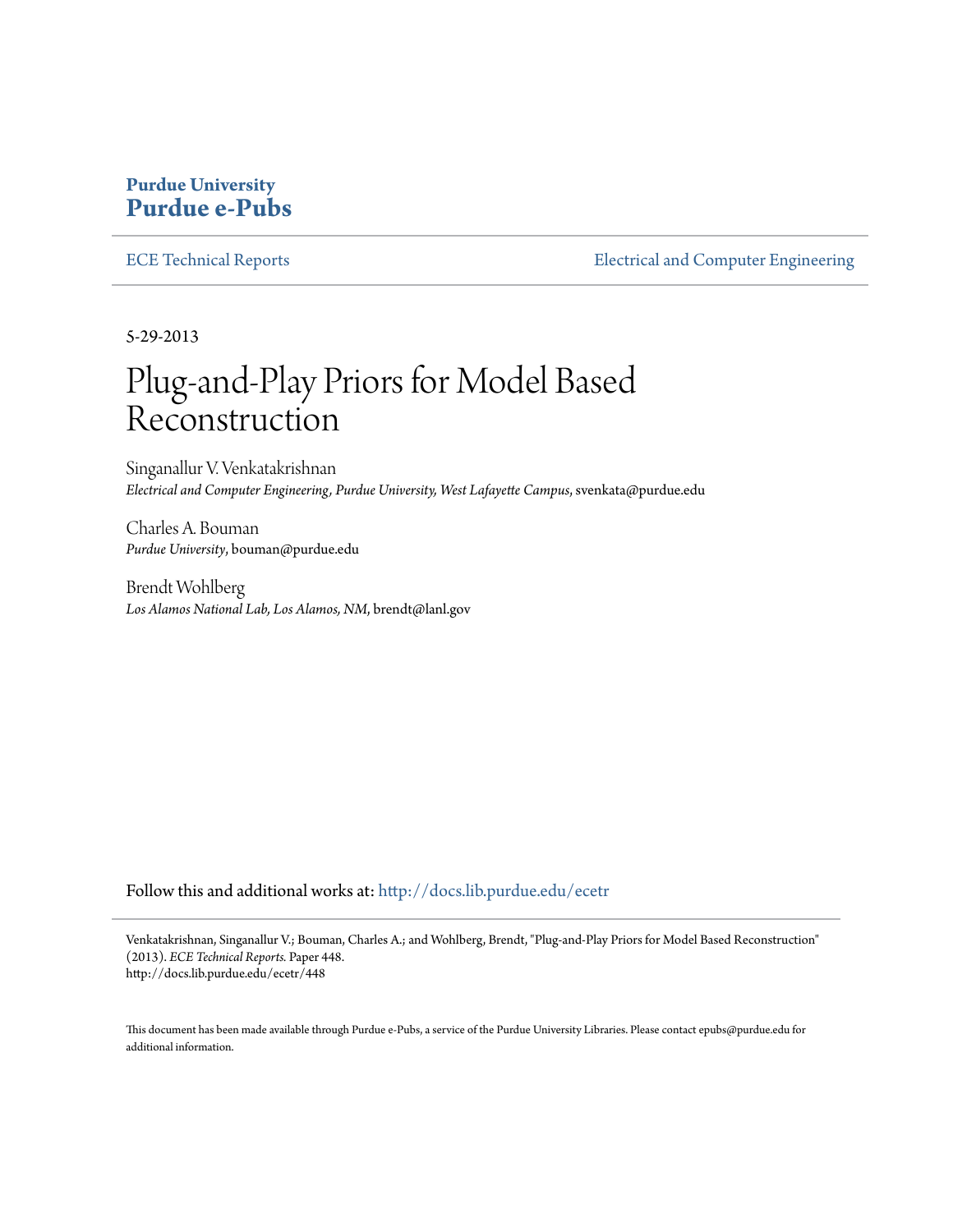Plug-and-Play Priors for Model Based Reconstruction

Singanallur V. Venkatakrishnan

Charles A. Bouman

Brendt Wohlberg

TR-ECE-13-08

May 29, 2013

Purdue University

School of Electrical and Computer Engineering

465 Northwestern Avenue

West Lafayette, IN 47907-1285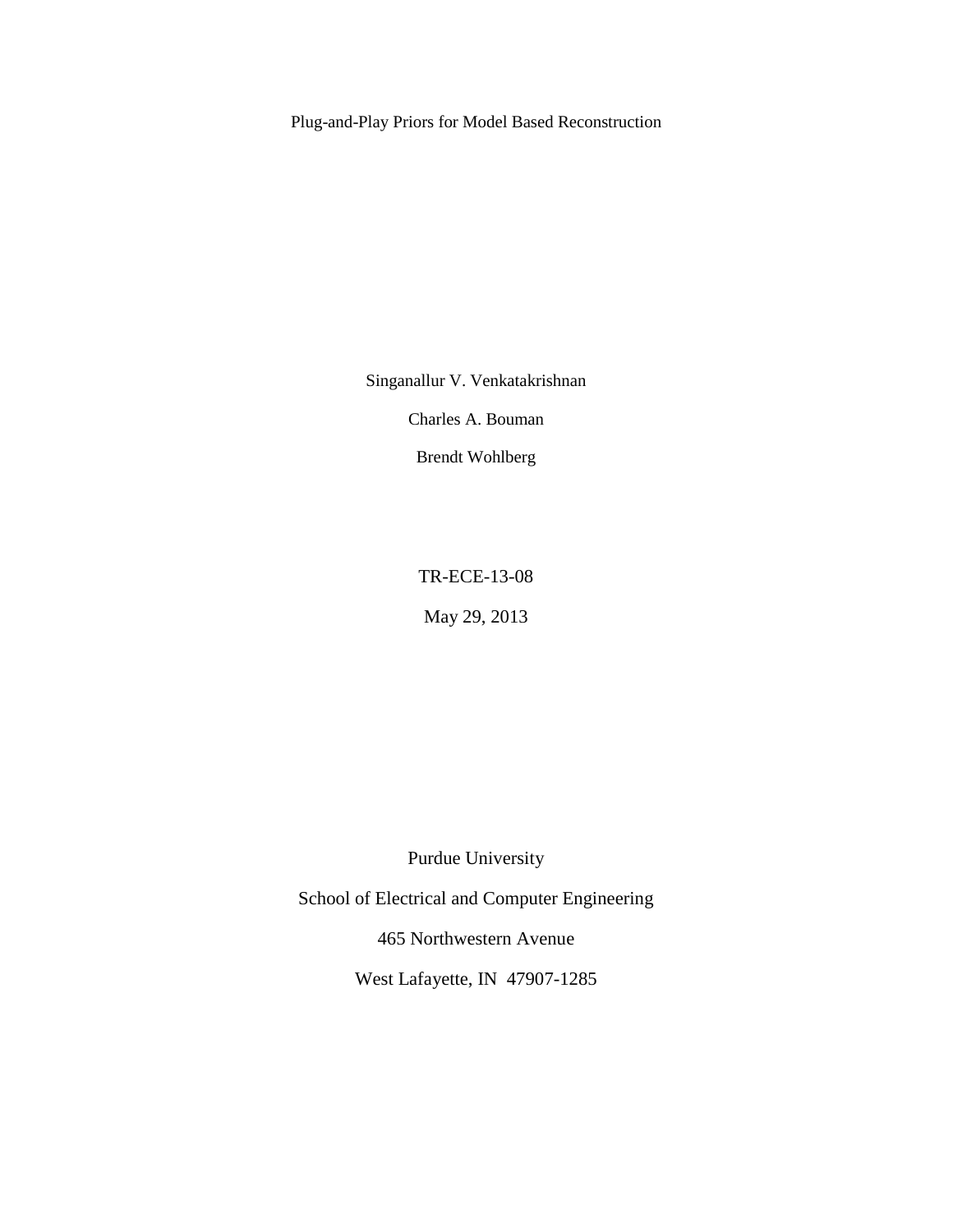# Plug-and-Play Priors for Model Based Reconstruction

Singanallur V. Venkatakrishnan, Charles A. Bouman, and Brendt Wohlberg

#### **Abstract**

Model-based reconstruction is a powerful framework for solving a variety of inverse problems in imaging. The method works by combining a forward model of the imaging system with a prior model of the image itself, and the reconstruction is then computed by minimizing a functional consisting of the sum of two terms corresponding to the forward and prior models.

In recent years, enormous progress has been made in the problem of denoising, a special case of an inverse problem where the forward model is an identity operator. A wide range of methods including nonlocal means, dictionary-based methods, 3D block matching, TV minimization and kernel-based filtering have proven that it is possible to recover high fidelity images even after a great deal of noise has been added. Similarly, great progress has been made in improving model-based inversion when the forward model corresponds to complex physical measurements in applications such as X-ray CT, electronmicroscopy, MRI, and ultrasound, to name just a few. However, combining state-of-the-art denoising algorithms (i.e., prior models) with state-of-the-art inversion methods (i.e., forward models) has been a challenge for many reasons.

In this report, we propose a flexible framework that allows state-of-the-art forward models of imaging systems to be matched with state-of-the-art prior or denoising models. This framework, which we term as Plug-and-Play priors, has the advantage that it dramatically simplifies software integration, and moreover, it allows state-of-the-art denoising methods that have no known formulation as an optimization problem to be used. We demonstrate with some simple examples how Plug-and-Play priors can be used to mix and match a wide variety of existing denoising models with a tomographic forward model, thus greatly expanding the range of possible problem solutions.

S. V. Venkatakrishnan and C. A. Bouman are with the School of Electrical and Computer Engineering, Purdue University, 465 Northwestern Ave., West Lafayette, IN 47907-2035, USA. Tel: 765-494-6553, Fax: 765-494-3358, E-mail: {svenkata,bouman}@purdue.edu.

B. Wohlberg is with the Theoretical Division, Los Alamos National Lab, Los Alamos, NM, USA. E-mail: brendt@lanl.gov.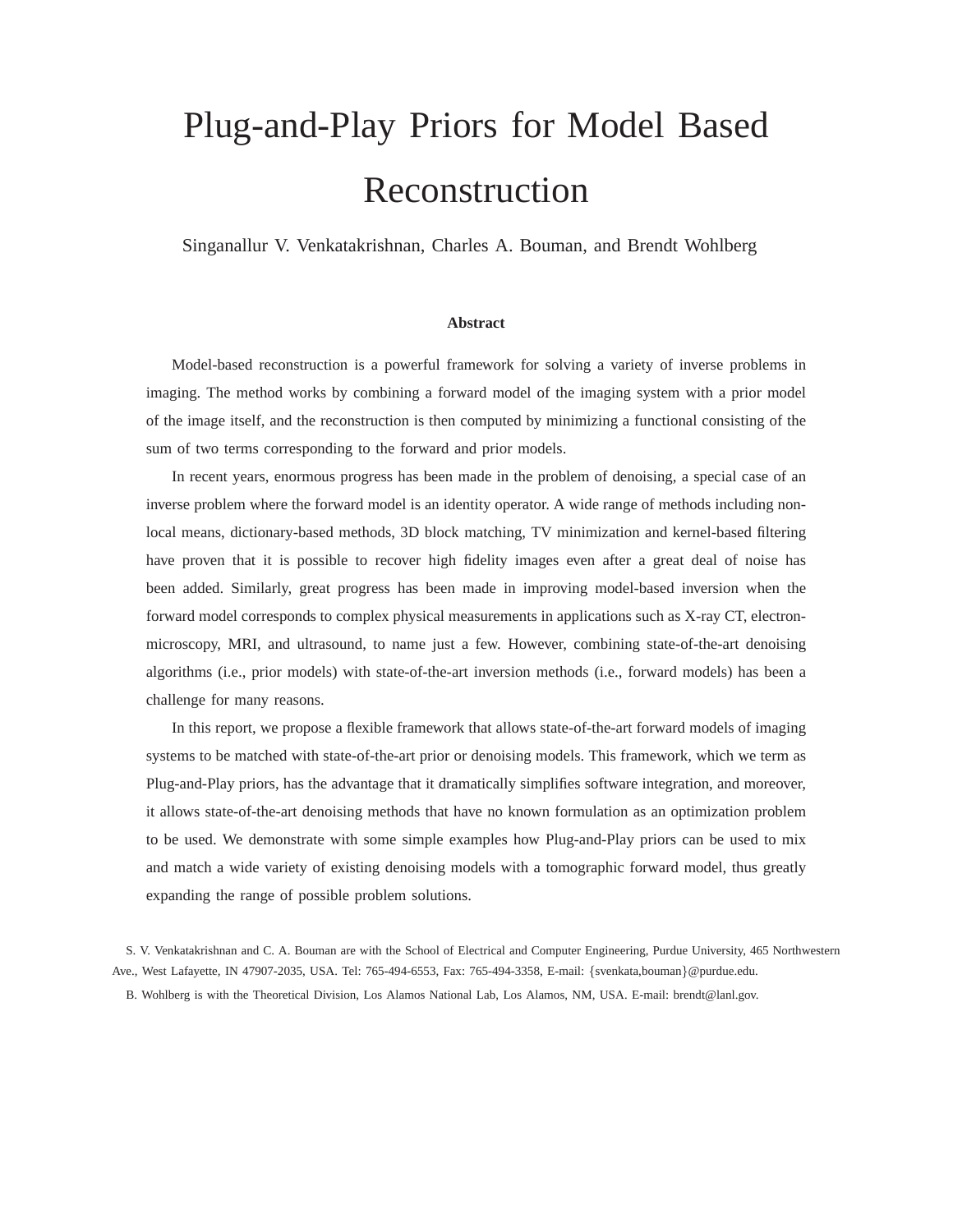#### I. INTRODUCTION

Model-based reconstruction is a powerful framework for solving a variety of inverse problems in imaging including denoising, deblurring, tomographic reconstruction, and MRI reconstruction. The method typically involves formulating a model for the noisy measurement system (i.e., a forward model) and a model for the image to be reconstructed (i.e., a prior model). The reconstruction is then computed by minimizing a cost function that balances a fit to these two models. For example, a typical approach is to compute the maximum *a posteriori* (MAP) estimate as the minimum of the sum of the log likelihood forward model and the log probability of the prior distribution.

In recent years, there have been enormous advances in the solution of a particular inverse problem generally referred to as image denoising [1], [2]. The problem of image denoising is to recover an image that has been corrupted by noise, the most commonly considered noise model being additive white Gaussian noise. Since image denoising is the simplest case of an inverse problem, the forward model being the identity operator, research in this field tends to provide a fertile environment for the creation of new prior models. Some denoising algorithms are based on an explicit regularized inversion formulation using, for example, a MAP estimate; but in other cases, the denoising algorithms are directly formulated as ad hoc non-linear estimates of the noiseless image. In fact, a number of very novel and effective approaches have recently emerged for image denoising. Examples of new methods include a wide variety of patch based non-local means approaches [3], generalizations of bi-lateral filtering approaches [1], patch-based dictionary learning methods such as K-SVD [4], block-matching with transform-based denoising such as BM3D [5], and a variety of total-variation [2], and Markov random field (MRF) based approaches [6]. These new methods have demonstrated that it is possible to vastly improve on what was previously believed to be possible.

In parallel with these efforts, researchers have been pioneering ways to create forward models for a wide array of imaging and sensing systems from medical scanners [7] to microscopes [8]. Research in this field has demonstrated that model-based inverse methods can greatly improve the quality of reconstructed images [9]. However, since this research primarily deals with the challenges of accurately modeling large and complex forward models and solving the associated optimization problems, there has been much less emphasis on the incorporation of state-of-the-art prior models. Therefore, research in model-based inversion has tended to lag behind from the perspective of advanced prior modeling; and moreover, has not fully benefited from the recent progress in denoising methods.

In fact, recent progress has been made in incorporating advanced priors into general inverse problems.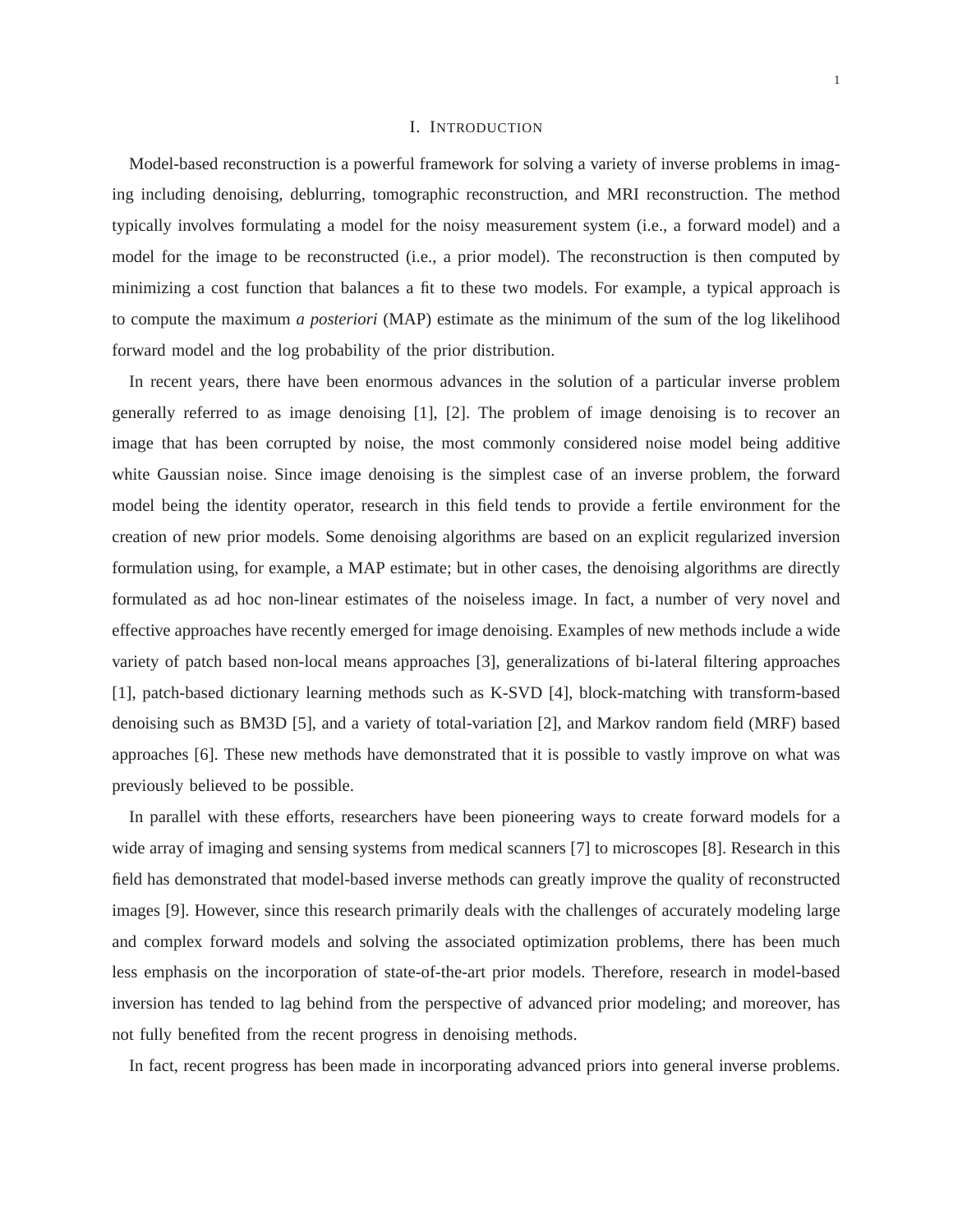For example, patch based dictionary priors have been used in inverse imaging problems such as tomography [10], [11] and MRI [12]. Furthermore, while BM3D may not naturally lend itself to formulation as a prior, Danielyan et al. [13], [14] have adapted the BM3D [5] denoising for the inverse problem of image deblurring. However, this approach is not directly applicable to a general inverse problem. So, while some significant advances have been made in the integration of advanced prior and forward models, they tend to be highly customized to the problem and currently no simple turn-key approach exists to match denoising algorithms as priors for general inverse problems.

In this report, we propose a flexible framework for using denoising algorithms as priors for modelbased inversion. This framework, which we term Plug-and-Play priors, has the advantage that it simplifies software integration, and moreover, it allows state-of-the-art denoising methods that are not explicitly formulated as optimization problems to be used. For denoising algorithms based on well-behaved optimization criteria (e.g. - closed, proper and convex functions [15]), it can be easily shown that the Plug-and-Play framework is convergent to the MAP estimate of the reconstruction. In more general cases, we empirically demonstrate that the method converges robustly to a good solution. We show with some simple examples how Plug-and-Play priors can be used to mix and match a wide variety of existing denoising models with the type of complex forward model that is typically used in applications such as tomographic reconstruction. Consequently, this new approach can greatly expand the range of possible models used in model-based inversion.

Our proposed Plug-and-Play framework is based on a direct application of the alternating directions method of multipliers (ADMM) [15] that has recently become popular for the solution of a variety of MAP estimation/regularized inverse problems [16]–[21]. Our application of ADMM works by first splitting the state variable so as to decouple the prior and forward model terms of MAP estimation problem. The application of the ADMM technique to the resulting constrained minimization problem then results in two decoupled optimizations, one for the forward model and one for the prior model. We note that this allows for a completely decoupled software implementation with one module corresponding to a denoising algorithm only dependent on the prior, and a second module corresponding to a model-based inversion with  $l_2$  regularization only dependent on the forward model. Importantly, this framework can be used to solve a MAP reconstruction problem even when the explicit cost function corresponding to the prior model is not known. Moreover, we also demonstrate empirically that the method can be used with denoising algorithms such as BM3D that are not explicitly formulated as optimization problems.

In order to demonstrate the approach, we apply a wide range of denoising algorithms as Plug-and-Play priors for a simple tomographic reconstruction problem using the well-known Shepp-Logan phantom.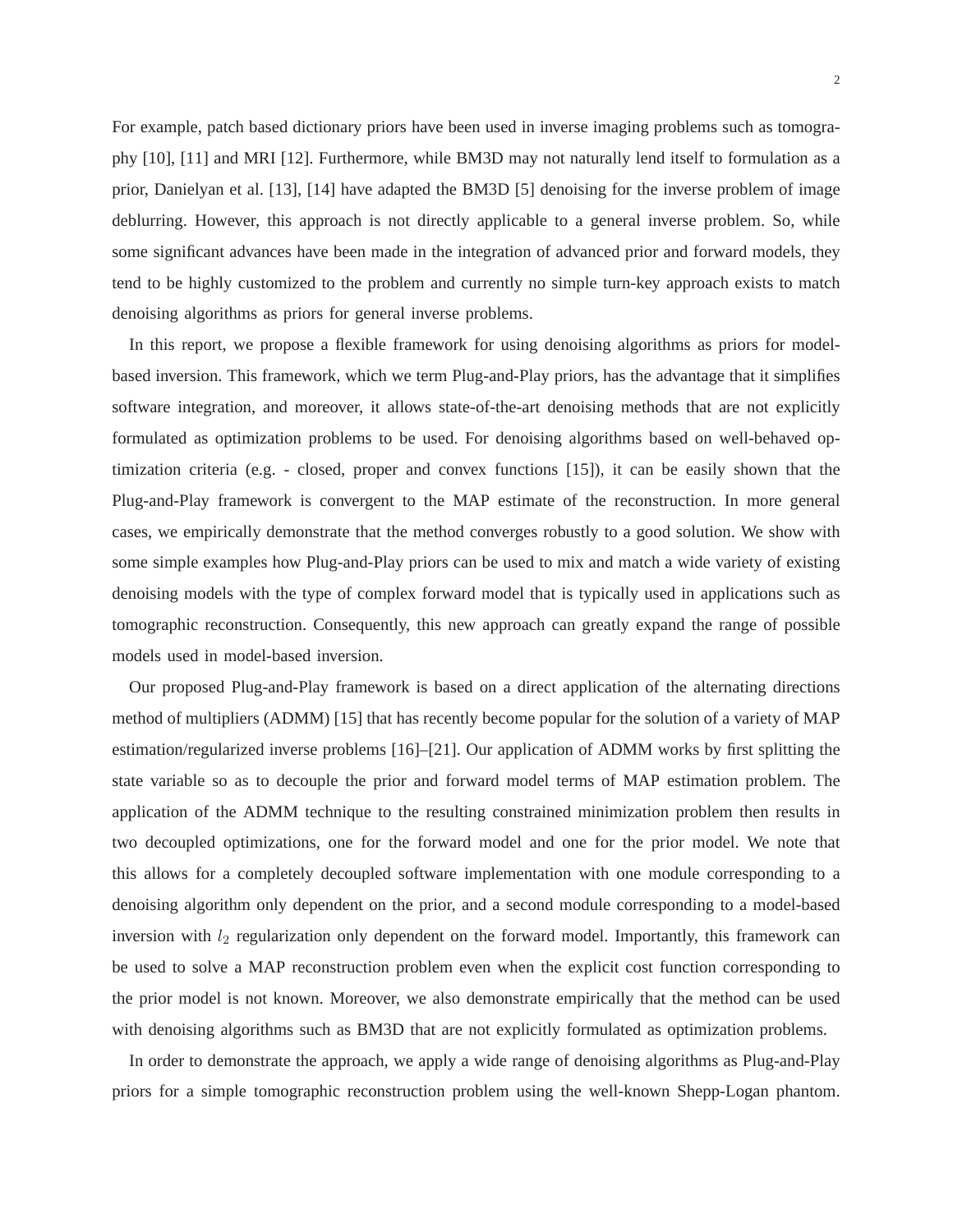The results indicate that methods such as K-SVD [4], BM3D [5], PLOW [22], q-GGMRF [23], TV [2], and discrete reconstruction (DR) [24] can all be easily applied as priors through direct use of software implementations of the denoising algorithms. The implementation of the Plug-and-Play priors is very simple and robust, and the observed convergence speed of the resulting iterative algorithm is comparable to the convergence speed of a tightly integrated prior model, as is traditionally done with model based reconstruction.

The organization of the rest of this report is as follows. In Section II we introduce the cost function corresponding to the MAP estimation for tomographic reconstruction. In Section III we briefly discuss the variable splitting and ADMM algorithm for solving the MAP estimation problem. In Section IV we apply the algorithm on a phantom data set with different denoising algorithms (priors) and in Section V we draw our conclusions.

#### II. MAP COST FUNCTION FOR SOLVING INVERSE PROBLEMS

Let y be a  $M \times 1$  measurement vector from which we desire to estimate the unknown x, a  $N \times 1$ vector. Let  $p(y|x)$  be the conditional probability density function (pdf) of the measurements y given x, and  $p(x)$  be the pdf of the unknown, then the MAP estimate of x is given by

$$
\hat{x} \leftarrow \underset{x}{\text{argmin}} \{-\log p(y|x) - \log p(x)\}\
$$
\n
$$
\hat{x} \leftarrow \underset{x}{\text{argmin}} \{l(y; x) + s(x)\}\
$$
\n(1)

where  $l(y; x) = -\log p(y|x)$  and  $-\log p(x) = s(x) +$  terms independent of x. In the special case of  $l(y; x) = \frac{1}{2\sigma_n^2} ||y - x||_2^2 + \frac{M}{2} \log (2\pi\sigma_n^2)$  the MAP estimate corresponds to denoising designed to remove additive white Gaussian noise of variance  $\sigma_n^2$  $\frac{2}{n}$ . For this special case, we define  $H(y; \sigma_n^2)$  $\binom{2}{n}$  to be the operator that denoises the signal y when it has been corrupted by additive Gaussian noise of variance  $\sigma_n^2$  $\frac{2}{n}$ . This operator is then given by the solution to the following MAP optimization problem:

$$
\mathbb{H}(y; \sigma_n^2) = \underset{x}{\text{argmin}} \left\{ \frac{1}{2\sigma_n^2} \|y - x\|_2^2 + s(x) \right\}.
$$
 (2)

Sometimes it is useful to have an additional regularization parameter to control the relative effect of the prior model on the reconstruction. To allow for this additional control, we can rewrite the estimation problem as

$$
\hat{x} \leftarrow \underset{x}{\text{argmin}} \left\{ l(y; x) + \beta s(x) \right\} , \tag{3}
$$

where  $\beta$  can be used to modulate the amount of regularization applied to the inversion. Notice that when  $\beta = 1$  the problem is exactly the MAP estimation problem (1).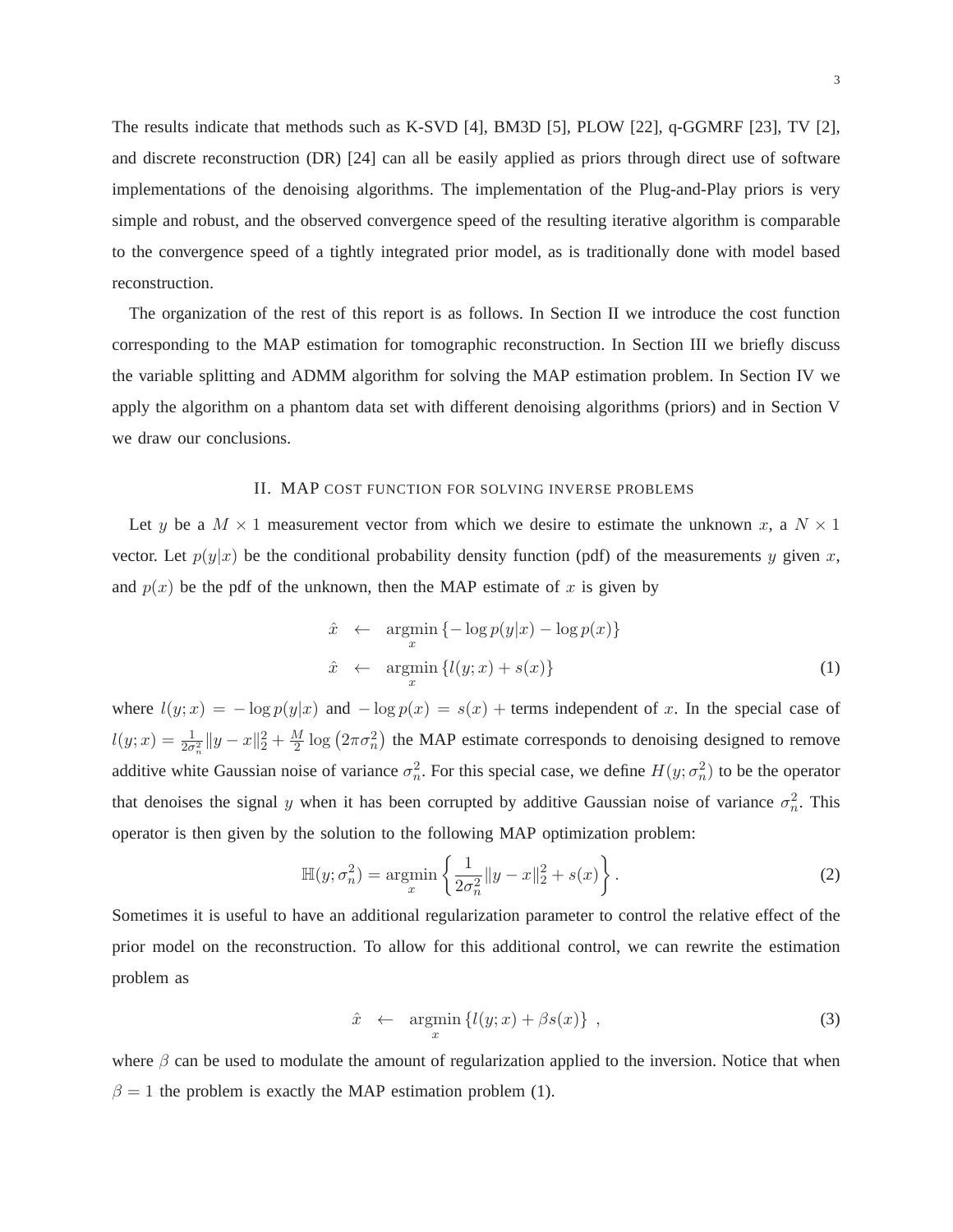#### III. VARIABLE SPLITTING AND ADMM

In order to separate the forward and prior terms in the MAP cost function, we first split the variable  $x$ into two new variables  $x$  and  $v$ , and reformulate equation (3) as the following constrained optimization problem [16], [17].

$$
(\hat{x}, \hat{v}) \leftarrow \underset{x,v}{\text{argmin}} \{l(y; x) + \beta s(v)\}
$$
  
subject to  $x = v$ . (4)

We then solve (4) by forming the augmented Lagrangian function and using the ADMM technique [15]. The augmented Lagrangian for this problem is given by

$$
L_{\lambda}(x, v, u) = l(y; x) + \beta s(v) + \frac{\lambda}{2} ||x - v + u||_2^2.
$$
 (5)

where u is a scaled dual variable and  $\lambda$  is the penalty parameter. The ADMM algorithm consists of repeatedly performing the following steps until convergence.

$$
\hat{x} \leftarrow \underset{x}{\operatorname{argmin}} L_{\lambda}(x, \hat{v}, u)
$$

$$
\hat{v} \leftarrow \underset{v}{\operatorname{argmin}} L_{\lambda}(\hat{x}, v, u)
$$

$$
u \leftarrow u + (\hat{x} - \hat{v}).
$$

Notice that in general  $\lambda$  does not effect the final result but controls the rate of convergence of the ADMM algorithm.

If  $\tilde{x} = \hat{v} - u$  and  $\tilde{v} = \hat{x} + u$  then each iteration of the algorithm can be written as

$$
\hat{x} \leftarrow \underset{x}{\text{argmin}} \left\{ l(y; x) + \frac{\lambda}{2} \|x - \tilde{x}\|_2^2 \right\} \tag{6}
$$

$$
\hat{v} \leftarrow \underset{v}{\text{argmin}} \left\{ \frac{\lambda}{2} ||\tilde{v} - v||_2^2 + \beta s(v) \right\} \tag{7}
$$

$$
u \leftarrow u + (\hat{x} - \hat{v}). \tag{8}
$$

The first step only depends on the choice of forward model. The second step only depends on the choice of prior and can be interpreted as a denoising operation as in equation (2).

In order to emphasize the modular structure of the ADMM update, we define the operator  $\mathbb{F}(y, \tilde{x}; \lambda)$ as

$$
\mathbb{F}(y,\tilde{x};\lambda) = \underset{x}{\operatorname{argmin}} \left\{ l(y;x) + \frac{\lambda}{2} ||x - \tilde{x}||_2^2 \right\}.
$$
 (9)

This function returns the MAP estimate of  $x$  given the data  $y$ , using very simple quadratic regularization to a value,  $\tilde{x}$ . We call  $\mathbb F$  a simplified reconstruction operator. Notice that  $\mathbb F$  is also the proximal mapping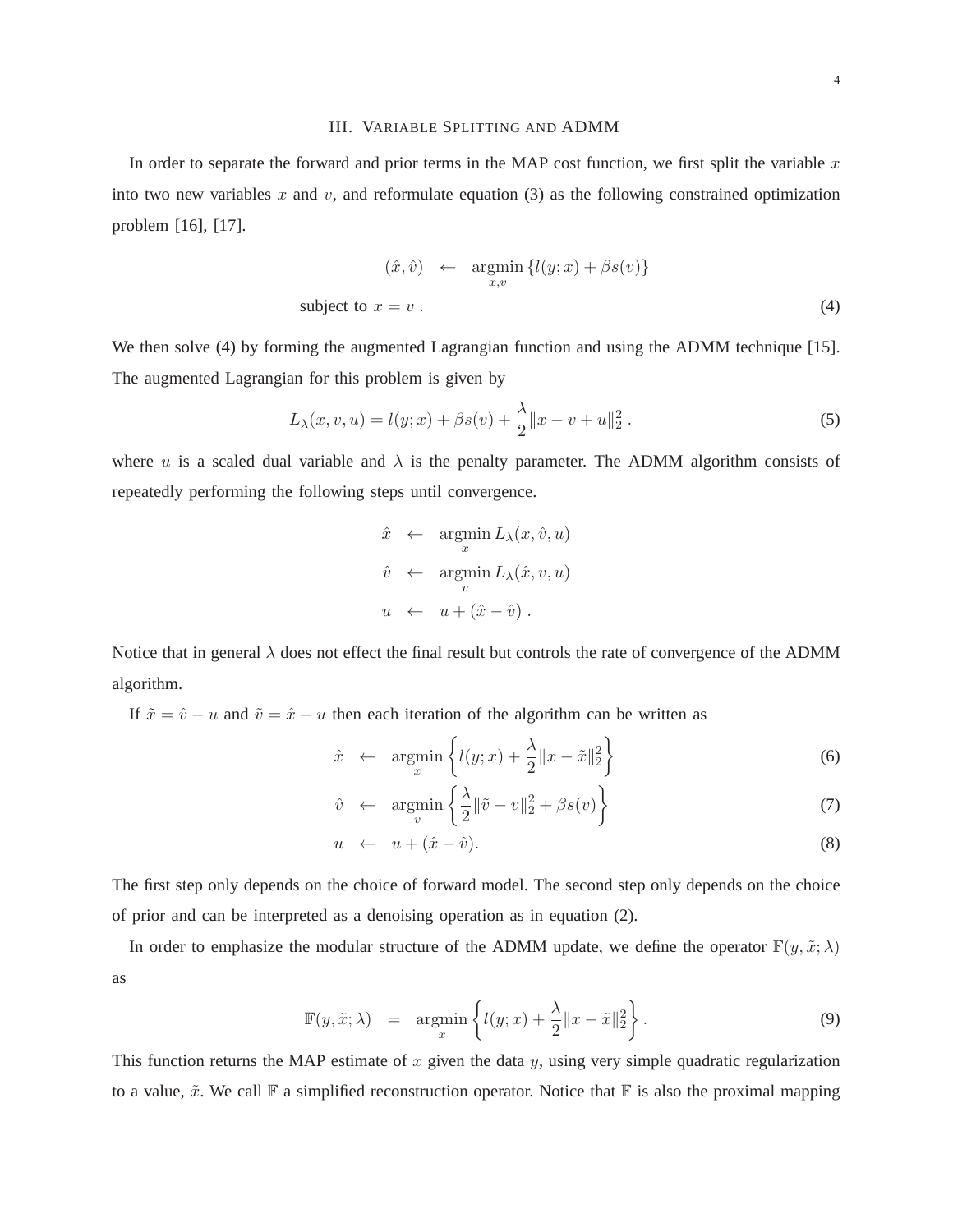[25] associated with the function  $\frac{1}{\lambda}l(y;x)$ . Using our definition of the simplified reconstruction operator  $\mathbb{F}(y, \tilde{x}; \lambda)$  from (9), and our definition of the denoising operator  $\mathbb{H}(y; \sigma_n^2)$  $\binom{2}{n}$  from (2), we may now reformulate the ADMM iterations as the following three steps.

$$
\hat{x} \leftarrow \mathbb{F}(y, \tilde{x}; \lambda) \tag{10}
$$

$$
\hat{v} \leftarrow \mathbb{H}(\tilde{v}; \frac{\beta}{\lambda}) \tag{11}
$$

$$
u \leftarrow u + (\hat{x} - \hat{v}). \tag{12}
$$

The overall algorithm is summarized in Fig. 1. Importantly, using this Plug-and-Play framework, the minimization can now be written as two independent software modules - one for implementing the simplified reconstruction operator  $\mathbb{F}(y, \tilde{x}; \lambda)$  and the other for implementing the denoising algorithm  $\mathbb{H}(\tilde{v};\sigma_n^2)$ <sup>2</sup>/<sub>n</sub>). Furthermore changing the prior model only involves changing the implementation of  $\mathbb{H}(\tilde{v}; \sigma_n^2)$  $\binom{2}{n}$ . Thus the Plug-and-Play priors framework can be used to mix and match different denoising algorithms (priors) with the forward model of interest. Notice that the minimization corresponding to the simplified reconstruction operator and the denoising operator need not be exact. Instead, they can be replaced by the approximate operators  $\tilde{F}$  and  $\tilde{H}$  that do not minimize the respective cost functions but instead decrease its value sufficiently. This is an important technique for speeding up the implementation of the ADMM [15] and making the algorithm useful in practical applications.

We note that the variable splitting approach discussed here has been exploited to solve a variety of inverse problems [16], [17], [21], [26]. However the main motivation of this research was to create better algorithms for solving the optimization problems resulting from regularized inversion. For example, this variable splitting/ADMM approach has been used to more effectively solve problems with  $l_1$  norms, TV norms, and positivity constraints that can create difficulties in conventional gradient based optimization. In distinction to this earlier research, our primary goal is to use splitting strategies as a mechanism to create a flexible framework to easily match prior models (embodied in the form of denoising algorithms) with forward models.

Finally we note that in this report we do not discuss theoretical convergence properties of the Plug-and-Play framework. While the ADMM is guaranteed to converge if l and s are convex, closed and proper functions and  $L_0$  has a saddle point [15], we observe via our numerical experiments that substituting  $\mathbb H$ with denoising algorithms that do not explicitly correspond to a convex function s or even a strict optimization problem, still produces a stable result. Thus we rely on empirical evidence from our experiments to show that our framework produces a stable result.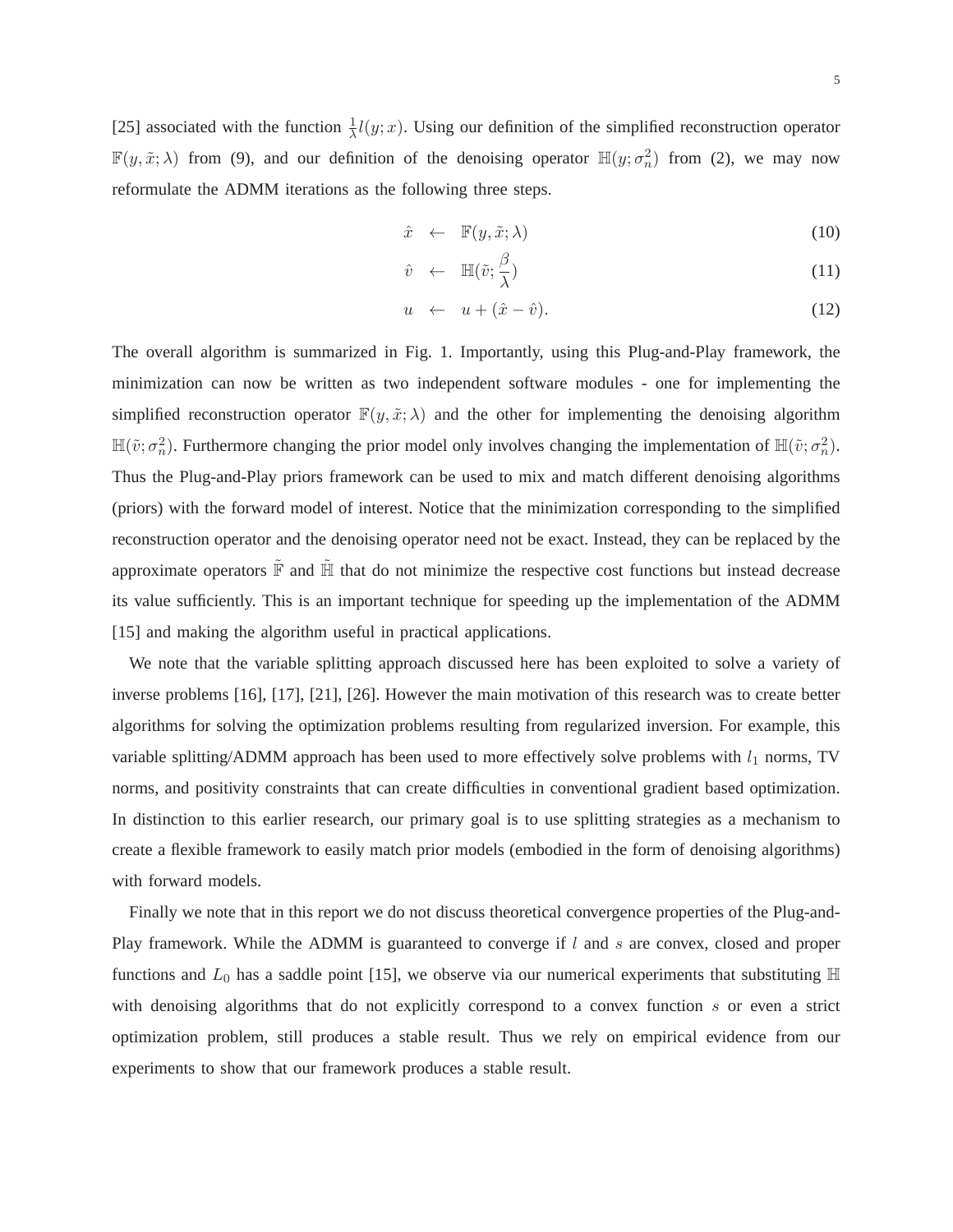**function**  $[\hat{x}] \leftarrow$  RECONSTRUCT $(y, \beta, \lambda)$ % Inputs: Measurements y, Regularization  $\beta$ , Augmented Lagrangian parameter  $\lambda$ Initialize  $\hat{x}$  $\hat{v} \leftarrow \hat{x}, u \leftarrow 0$  // Initialize  $\hat{v}$  and u  $\sigma_n^2 \leftarrow \frac{\beta}{\lambda}$ // Variance for denoising algorithm **while** Stopping criteria are not met **do**  $\tilde{x} \leftarrow \hat{v} - u$  $\hat{x} \leftarrow \mathbb{F}(y, \tilde{x}; \lambda)$  // Only dependent on forward model  $\tilde{v} \leftarrow \hat{x} + u$  $\hat{v} \leftarrow \mathbb{H}(\tilde{v}; \sigma_n^2)$ n ) // Denoising operator only dependent on prior  $u \leftarrow u + (\hat{x} - \hat{v})$  // Update the scaled dual variable u **end while end function**

Fig. 1. Pseudocode for Plug-and-Play priors framework. In each iteration an alternating minimization is done. The first minimization depends only on the likelihood function while the second minimization only requires the application of a denoising algorithm. Thus introducing a new prior only requires introducing a new denoising software module.

#### IV. EXPERIMENTAL RESULTS

In this report we will restrict our simulations to the case where  $l(y; x) = \frac{1}{2} ||y - Ax||^2$ , A is a tomographic forward projector, and  $\Lambda$  is a diagonal weighting matrix. We will experiment with a variety of state-of-the-art denoising techniques for  $\mathbb H$  which may or may not explicitly be formulated as prior models in a regularized optimization framework. We evaluate our method on a  $64 \times 64$  Shepp-Logan phantom with values scaled between  $0 - 255$ . The phantom is forward projected at 141 views between −70◦ and +70◦ and noise is added to simulate Poisson statistics. This type of forward model is widely used in electron tomography [8], [27] where, due to mechanical constraints, the sample can only be tilted in a limited range. We compare reconstructions using the Plug-and-Play priors framework by experimenting with six different denoising techniques/priors - K-SVD [4], BM3D [5], PLOW [22], Total Variation (TV) [28], q-GGMRF [23] and discrete reconstruction (DR) [24]. The regularization parameter  $\beta$  is adjusted for achieving the minimum root mean square error (RMSE) between the reconstruction and phantom. Instead of using the simplified reconstruction operator  $\mathbb F$  in the ADMM loop, we use an approximate operator  $\mathbb{F}$ , which lowers the value of the cost function corresponding to  $\mathbb{F}$  using  $N_{Iter}$  number of iterations of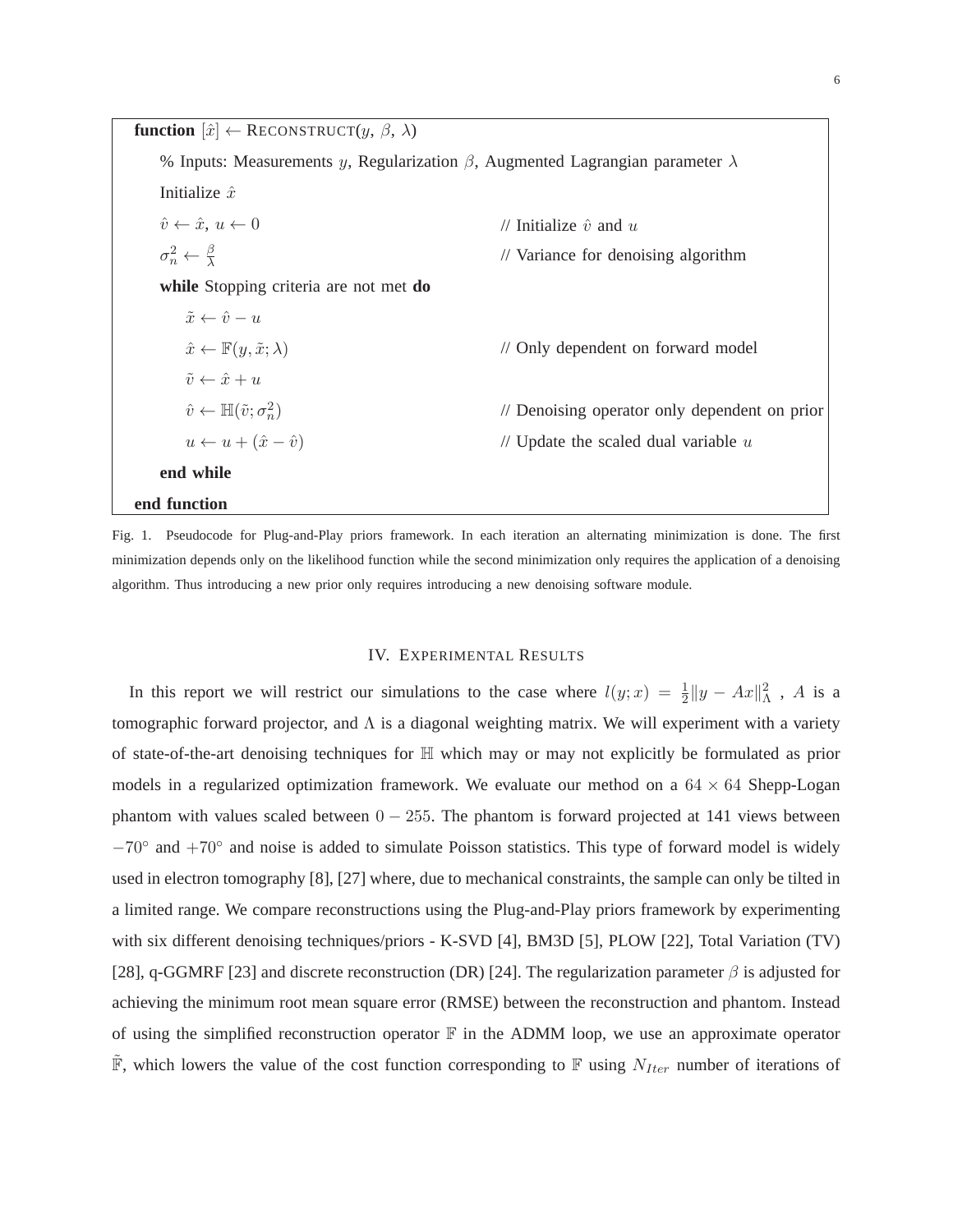#### TABLE I

COMPARISON OF THE MINIMUM ROOT MEAN SQUARE ERROR OF THE RECONSTRUCTION WITH RESPECT TO THE ORIGINAL PHANTOM FOR VARIOUS PRIORS. WE OBSERVE THAT THE THE PATCH BASED NONLOCAL DENOISING OPERATORS GIVE A LOW RMSE RECONSTRUCTION.

| Algorithm           | <b>RMSE</b> | ß    |
|---------------------|-------------|------|
| $K-SVD$ [4]         | 2.32        | 4.32 |
| <b>BM3D</b> [5]     | 2.51        | 1.39 |
| <b>PLOW</b> [22]    | 2.70        | 1.50 |
| TV [28]             | 3.42        | 0.47 |
| q-GGMRF [23]        | 4.46        | 0.28 |
| Discrete Recon [24] | 1.32        | 1.00 |
|                     |             |      |

iterative coordinate descent (ICD) [29] with random order updates [7]. The algorithm is initialized with a filtered back projection reconstruction. The value of  $N_{Iter}$  is set to 1 for all algorithms except the DR prior in which case it is set to 20. The value of  $\lambda$  is set to 1/75 for all experiments except the DR prior, in which case it is set to 1/20. Since the DR prior is non-convex we observed that the value of  $\lambda$  effects the final solution. The number of levels in the case of the discrete reconstruction prior is set to 6 - the number present in the original phantom. Further details of the parameters used for different denoising algorithms are given in Appendix A.

Fig. 2 shows the reconstructions resulting from the use of the six denoising algorithms as prior models, and Table. I shows the corresponding RMSE for each prior. For this very simple Shepp-Logan image, the DR prior results in the lowest RMSE. However, the other methods result in a comparable RMSE. Most importantly, each denoising algorithm was easily matched to the tomographic forward model and for each prior, the convergence to the fixed solution was stable and robust (see Fig. 3). Interestingly, the BM3D algorithm is formulated without the explicit use of an optimization framework, so the Plug-and-Play methodology provides a simple and robust framework to incorporate it as a prior.

Finally we compare the convergence of the ADMM technique to the direct implementation of the MAP estimate using a q-GGMRF prior model that is tightly integrated into the cost function [23]. The traditional approach of tight integration allows for more flexibility in the design of optimization algorithms, so it might be expected to have faster convergence; but this faster convergence is at the cost of a less modular and flexible design. Nonetheless, one would expect that both the Plug-and-Play and traditional formulation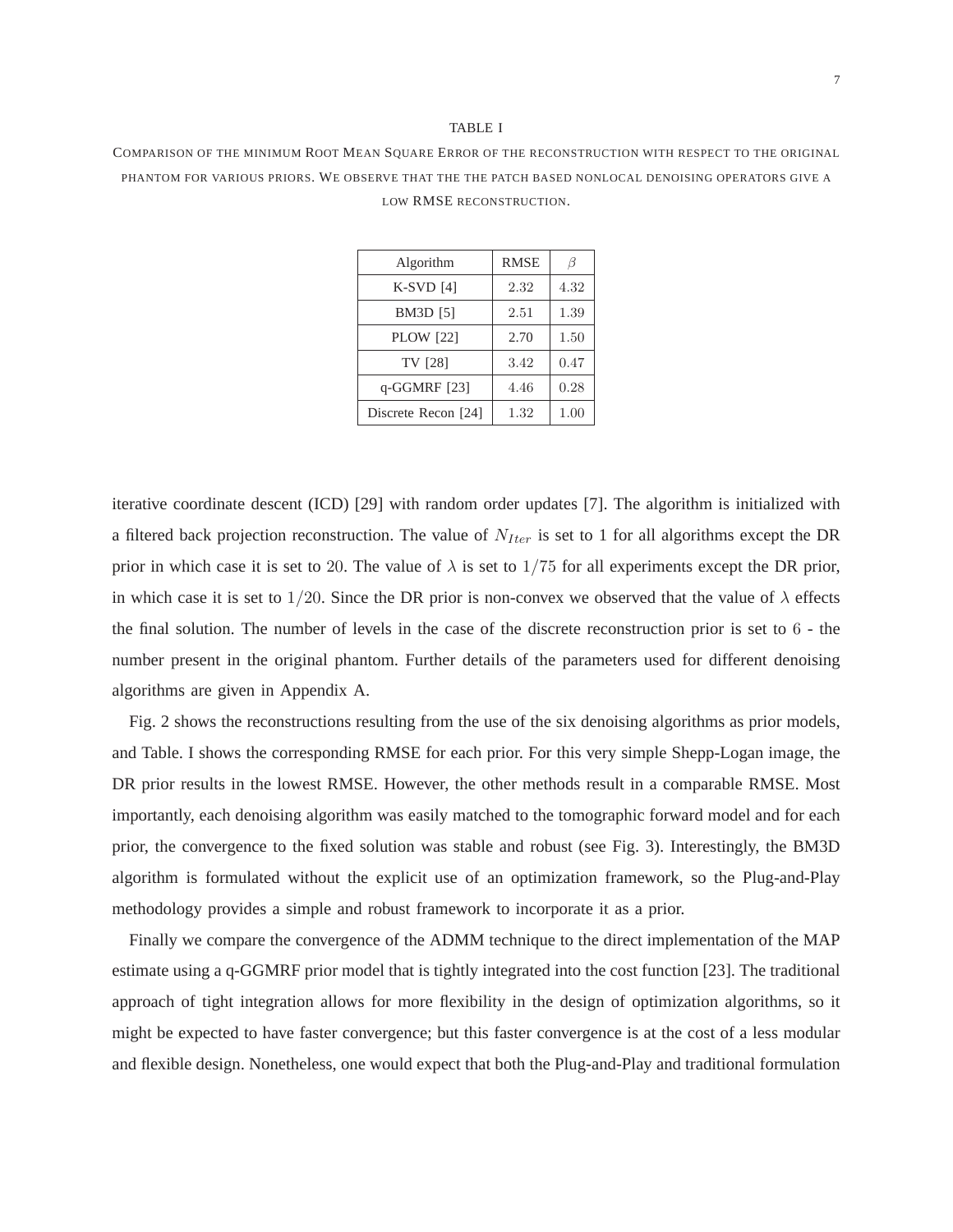

(a) Phantom





(b) K-SVD (c) BM3D (d) PLOW





(e) TV (f) q-GGMRF (g) Discrete reconstruction

Fig. 2. Comparison of the minimum RMSE reconstructions using different priors for the Shepp-Logan phantom projected in a limited angular range  $(+/-70^{\circ})$ . All images are displayed in the window [0 – 255]. (a) Phantom (b) K-SVD (c) BM3D (d) PLOW (e) TV (f) q-GGMRF (g) Discrete reconstruction. We observe that the patch based denoising algorithms (b) - (d) work well producing qualitatively comparable reconstructions to the typically used priors like TV and q-GGMRF. Some of the features in the phantom are not reconstructed accurately due to the limited angle nature of the projection data. The discrete prior (g) produces a very accurate reconstruction for this phantom.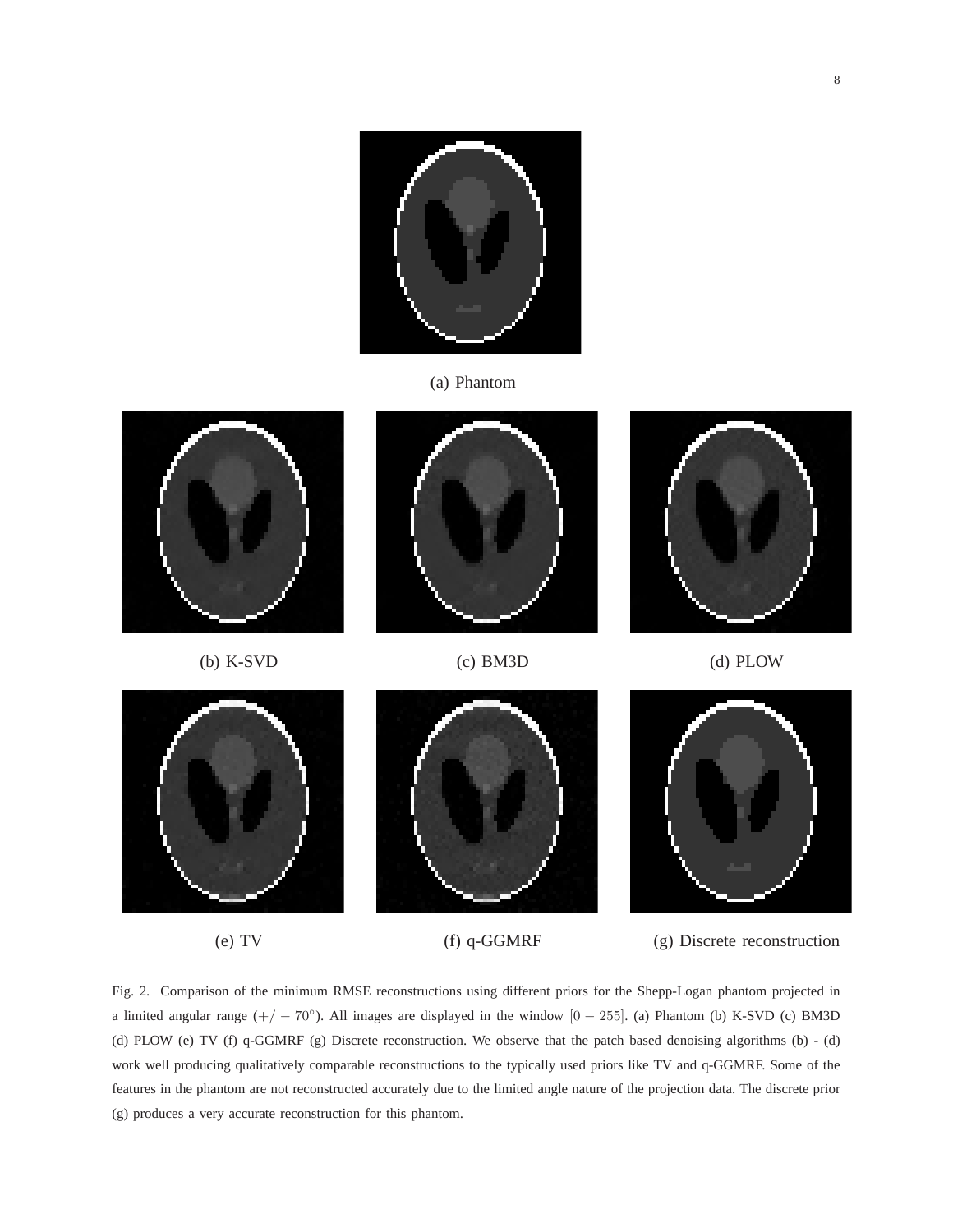

Fig. 3. Comparison of the convergence (RMSE between the reconstruction and the original phantom) as a function of iteration number for the different denoising models used. We note that the convergence for all algorithms is robust and stable. Furthermore the convergence rates across the different denoising algorithms are similar.

should yield the same result when run to convergence. Moreover, for this case, the denoising algorithm corresponds to the minimization of a convex function, and hence the ADMM technique is known to be globally convergent provided that the inner minimizations are either exact or are run for a sufficiently large number of iterations [15]. Fig. 4 shows the RMSE as a function of iteration number for the tightly integrated approach where the ICD algorithm is used to solve the tomographic inversion compared to the two step ADMM approach with a q-GGMRF denoising prior. We set the number of inner iterations in the q-GGMRF denoising step in ADMM to 1 for a fair comparison. It is possible that this will not lead to a monotonically decreasing cost function because the inner minimizations are not exact. However we still observe that the RMSE decreases with iteration. While the ADMM approach is slower than ICD for our implementation and requires greater memory to store the auxiliary variables [20], [21], it provides a more flexible framework for incorporating different priors. Furthermore several techniques have been proposed to speed up the ADMM algorithm [15], [20] which can be applied to the Plug-and-Play priors framework.

#### V. CONCLUSIONS

In this report, we proposed a flexible framework that allows state-of-the-art forward models of imaging systems to be matched with state-of-the-art prior or denoising models. The framework, which is based on variable splitting and use of the ADMM algorithm, simplifies the software architecture by decoupling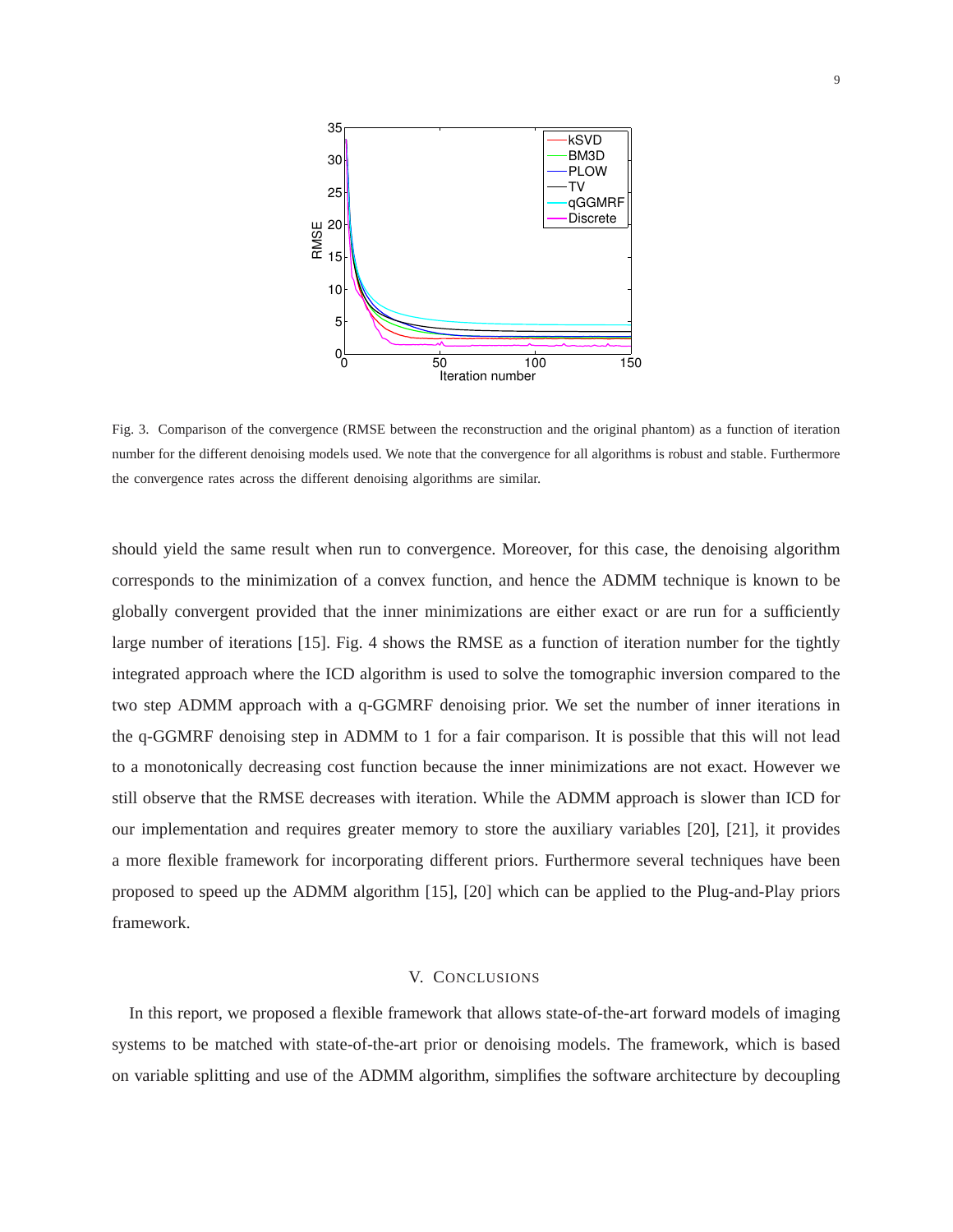

Fig. 4. Comparison of the convergence of ICD versus ADMM for the q-GGMRF prior with  $p = 2$ ,  $q = 1.2$ ,  $c = 1/100$ ,  $\sigma_x =$ 0.594. The convergence is measured by using the RMSE between the reconstruction and the original phantom. The number of inner iterations in the ADMM is set to 1 for a fair comparison. We observe that ICD converges faster but ADMM's speed is comparable. However the time taken per iteration in ADMM will be higher due to the two step minimization.

the forward and prior models. Furthermore the framework enables state-of-the-art denoising algorithms, even those that have no known formulation as an optimization problem, to be used as priors/regularizers for model based inversion.

#### VI. ACKNOWLEDGMENT

S. V. Venkatakrishnan and C. A. Bouman were supported by an AFOSR/MURI grant #FA9550-12- 1-0458, by UES Inc. under the Broad Spectrum Engineered Materials contract, and by the Electronic Imaging component of the ICMD program of the Materials and Manufacturing Directorate of the Air Force Research Laboratory, Andrew Rosenberger, program manager. B.Wohlberg was supported by the Laboratory Directed Research and Development (LDRD) program at Los Alamos National Laboratory. We would also like to thank Ruoqiao Zhang for sharing the qGGMRF prior code which was used to implement the q-GGMRF denoising routine.

#### APPENDIX A

#### PARAMETERS FOR DENOISING ALGORITHMS

The parameters of the algorithms are adjusted for the minimum RMSE tomographic reconstruction. In this section we specify the parameters used for the different denoising routines.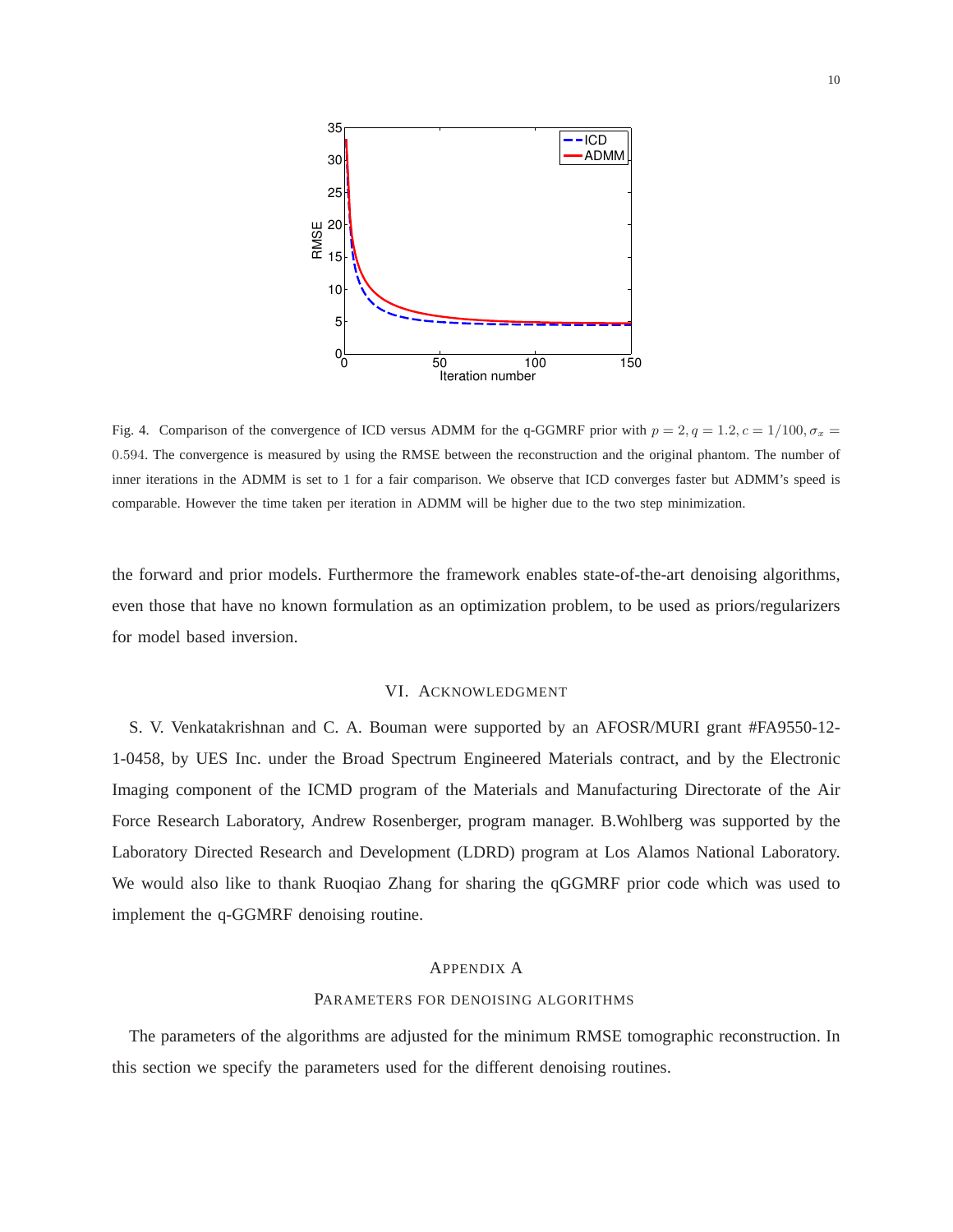- **K-SVD** : We use the K-SVD denoising code from http://www.cs.technion.ac.il/∼ronrubin/software. html. The following parameters were used for denoising:
	- **–** Size of patch :  $4 \times 4$
	- **–** Size of dictionary : 3600 patches
	- **–** Number of iterations: 10
	- **–** For the  $\beta$  achieving minimum RMSE (see Table. I) we get  $\sigma_n = \sqrt{\frac{\beta}{\lambda}} = 18$ .

The other parameters are set to the default values in the software. The K-SVD dictionary is initialized with the default settings in the software. For each subsequent outer iteration of ADMM, the K-SVD dictionary is initialized with the final dictionary from the previous iteration.

- **BM3D** : We use the BM3D code from http://www.cs.tut.fi/∼foi/GCF-BM3D/index.html\#ref\\_software.
	- **–** For the  $\beta$  achieving minimum RMSE (see Table. I) we set  $\sigma_n = \sqrt{\frac{\beta}{\lambda}} = 10.192$  as input to the BM3D routine.

The other parameters are set to the default values in the software.

- **PLOW** : The code for PLOW was downloaded from http://users.soe.ucsc.edu/∼priyam/PLOW/. We use the following parameters:
	- **–** Block size : 5
	- **–** For the  $\beta$  achieving minimum RMSE (see Table. I) we set  $\sigma_n = \sqrt{\frac{\beta}{\lambda}} = 10.607$ .

The other parameters are set to the default values in the software.

• **q-GGMRF** : The q-GGMRF denoising operator is given by

$$
\hat{x} \leftarrow \underset{x}{\text{argmin}} \left\{ \frac{1}{2\sigma_n^2} \|y - x\|_2^2 + \frac{1}{p\sigma_x^p} \sum_{\{i,j\} \in \chi} w_{ij} \frac{|x_i - x_j|^p}{1 + \left|\frac{x_i - x_j}{c}\right|^{p-q}} \right\} \tag{13}
$$

where  $p, q, c, \sigma_x, w_{ij}$  are the q-GGMRF parameters,  $\sigma_n^2$  $\frac{2}{n}$  is the variance of the white noise in the data, and  $\chi$  is the set of all neighboring pixels (8 point neighborhood). The weights are set to  $\frac{1}{12}$  for diagonal neighbors and to  $\frac{1}{6}$  for horizontal and vertical neighbors. The parameters of the denoising are set to  $p = 2, q = 1.2, c = 1/100, \sigma_x = 0.29$  which was found to produce a reasonable result for images with white noise of variance  $\sigma_n^2$  $n<sub>n</sub>$ . The random order ICD with surrogate functions [7] is used to implement the cost optimization.

- **–** For the  $\beta$  in Table. I we set  $\sigma_n = \sqrt{\frac{\beta}{\lambda}} = 4.583$  as input to the denoising operator.
- **–** Number of ICD iterations: 10

• **Total Variation** : The code for TV denoising was downloaded from http://www.ceremade.dauphine.fr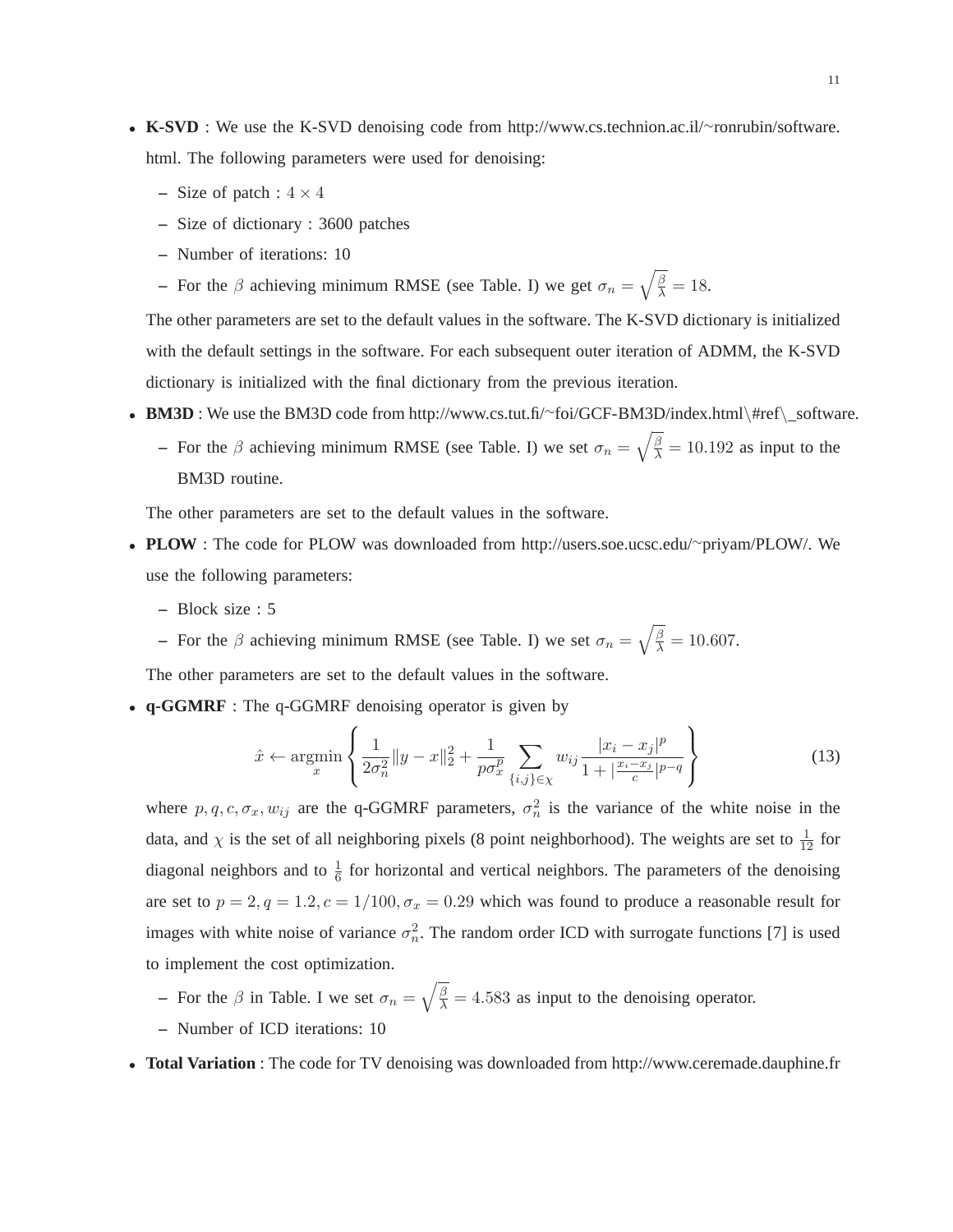/∼peyre/matlab/image/content.html. It minimizes the cost function :

$$
\hat{x} \leftarrow \underset{x}{\text{argmin}} \left\{ \|y - x\|_2^2 + \frac{\lambda_{TV}}{2} \text{TV}(x) \right\} \tag{14}
$$

$$
\hat{x} \leftarrow \underset{x}{\text{argmin}} \left\{ \frac{1}{2\sigma_n^2} \|y - x\|_2^2 + \frac{c_{TV}}{2} \text{TV}(x) \right\} \tag{15}
$$

where  $\lambda_{TV} = 2c_{TV}\sigma_n^2$  $n<sub>n</sub><sup>2</sup>$  and TV(x) represents the total variation operator. We fix  $c_{TV}$  to 1/10.02. This value was found to produce a reasonable denoising result for additive white Gaussian noise of variance  $\sigma_n^2$  $\frac{2}{n}$ .

- **–** Therefore for the  $\beta$  in Table. I we set  $\sigma_n = \sqrt{\frac{\beta}{\lambda}} = 5.937$ .
- **–** Number of iterations of the optimization routine: 100
- **Discrete Reconstruction (DR) prior** : A denoising operation corresponding to the discrete reconstruction prior (one that restricts the number of classes/values taken by the pixels in the reconstruction to  $K$ ) is given by

$$
(\hat{\mu}, \hat{b}) \leftarrow \underset{\mu, b \in \{1, \cdots, K\}^M}{\operatorname{argmin}} \left\{ \frac{1}{2\sigma_n^2} \sum_{i=1}^M (y_i - \mu(b_i))^2 + c_{\text{Discrete}} \sum_{\{i, j\} \in \chi} w_{ij} \delta(b_i \neq b_j) \right\} \tag{16}
$$

where y is a  $M \times 1$  vector containing the noisy image,  $\sigma_n^2$  $\frac{2}{n}$  is the noise variance, b is a  $M \times 1$  vector of labels corresponding to each pixel,  $\mu: \{1, \dots, K\} \to \mathbb{R}$  is a function that maps each label to a discrete output level (class mean),  $\chi$  consists of all pairs of neighboring pixels,  $w_{ij}$  weights the interaction between neighboring pixels,  $\delta$  is an indicator function, and  $c_{Discrete}$  is a constant. The denoising operation above is a non-convex optimization problem and we will describe an algorithm to find a local minimum. To minimize the cost function in (16) we use an alternating minimization strategy. The algorithm consists of repeatedly performing the following steps for each pixel  $i$ .

#### **– Class label update**

$$
\hat{b}_i \leftarrow \underset{k \in \{1, \cdots, K\}}{\operatorname{argmin}} \left\{ \frac{1}{2\sigma_n^2} (y_i - \hat{\mu}(b_i))^2 + c_{\text{Discrete}} \sum_{j \in \chi_i} w_{ij} \delta(b_j \neq k) \right\}
$$
(17)

where  $\chi_i$  is the set of neighbors of pixel *i*.

#### **– Mapping function update**

Taking derivative of the cost function in (16) with respect to each  $\mu(k)$   $\forall k \in 1, \dots, K$  and setting it to zero gives

$$
\hat{\mu}(k) \leftarrow \frac{1}{N_k} \sum_{i=1}^{M} y_i \delta(\hat{b}_i = k) \tag{18}
$$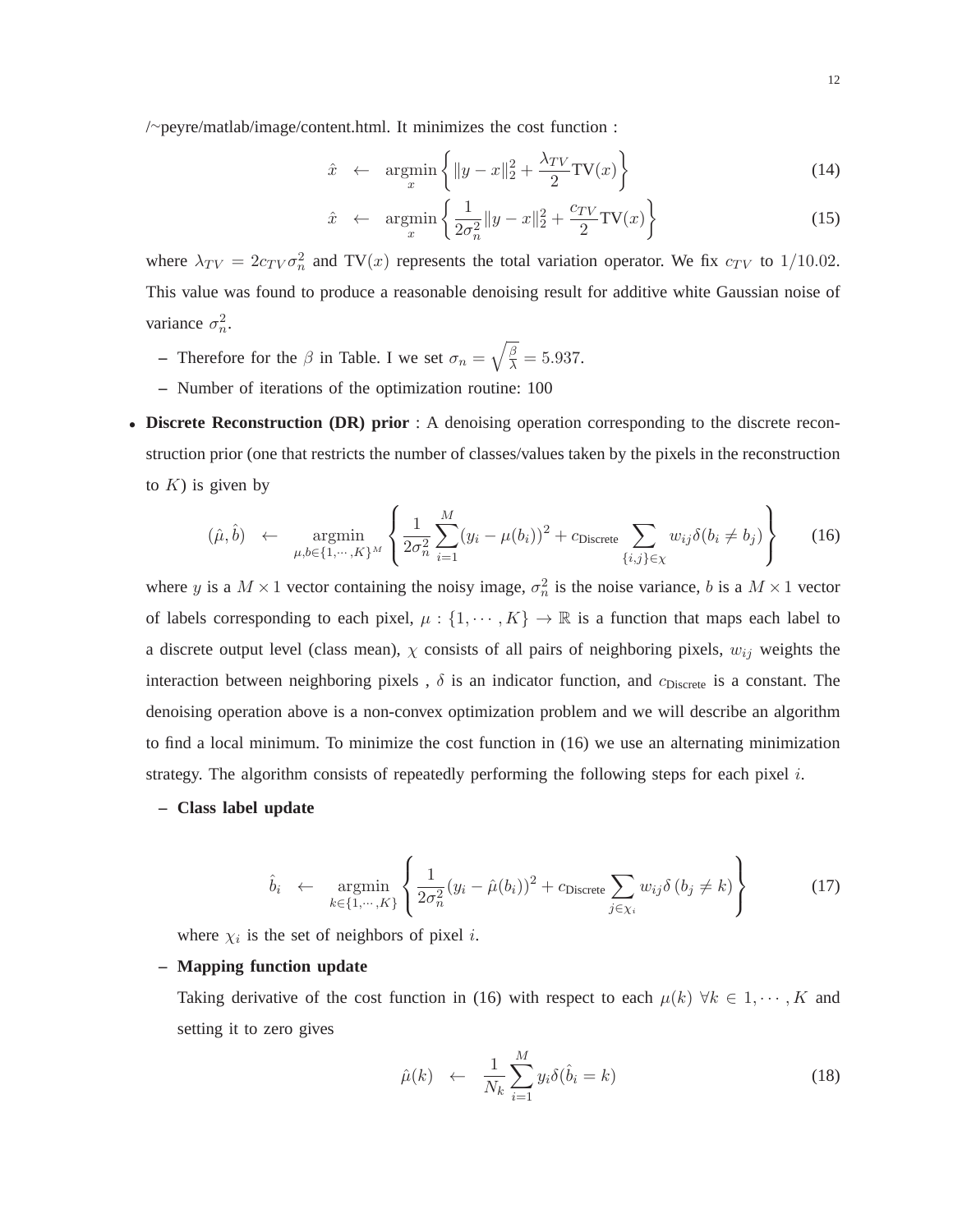where  $N_k = \sum$ M the mean value of the pixels assigned to that class.  $\delta(\hat{b}_i = k)$ . Notice that this step simply sets the mapping for a given class to

Thus the denoising operator corresponding to the discrete reconstruction prior is given by

$$
\mathbb{H}(y;\sigma_n^2)=\mu_{\hat{b}}
$$

.

where  $\mu_{\hat{b}} = [\hat{\mu}(\hat{b}_1), \cdots, \hat{\mu}(\hat{b}_M)]^t$ .

In practice we set the number of iterations to 10 as we found this to produce good results for the denoising problem. We fix  $c_{Discrete}$  to 4 as this produced a good denoising result for additive white Gaussian noise of variance  $\sigma_n^2$  $\frac{2}{n}$ . The weights are set to  $\frac{1}{12}$  for diagonal neighbors and to  $\frac{1}{6}$  for horizontal and vertical neighbors. In order to initialize the class labels b we use Otsu's method [30] on a low pass filtered version of the noisy input y.

#### **REFERENCES**

- [1] P. Milanfar, "A tour of modern image filtering: New insights and methods, both practical and theoretical," *Signal Processing Magazine, IEEE*, vol. 30, no. 1, pp. 106–128, 2013.
- [2] T. Goldstein and S. Osher, "The split Bregman method for L1-regularized problems," *SIAM J. Img. Sci.*, vol. 2, no. 2, pp. 323–343, Apr. 2009.
- [3] A. Buades, B. Coll, and J. M. Morel, "A non-local algorithm for image denoising," in *Computer Vision and Pattern Recognition, 2005. CVPR 2005. IEEE Computer Society Conference on*, vol. 2, 2005, pp. 60–65 vol. 2.
- [4] M. Elad and M. Aharon, "Image denoising via sparse and redundant representations over learned dictionaries," *Image Processing, IEEE Transactions on*, vol. 15, no. 12, pp. 3736–3745, 2006.
- [5] K. Dabov, A. Foi, V. Katkovnik, and K. Egiazarian, "Image denoising by sparse 3-D transform-domain collaborative filtering," *Image Processing, IEEE Transactions on*, vol. 16, no. 8, pp. 2080–2095, 2007.
- [6] E. Haneda and C. Bouman, "Implicit priors for model-based inversion," in *Acoustics, Speech and Signal Processing (ICASSP), 2012 IEEE International Conference on*, 2012, pp. 3917–3920.
- [7] Z. Yu, J. Thibault, C. Bouman, K. Sauer, and J. Hsieh, "Fast model-based X-ray CT reconstruction using spatially nonhomogeneous ICD optimization," *IEEE Trans. on Image Processing*, vol. 20, no. 1, pp. 161 –175, Jan. 2011.
- [8] S. Venkatakrishnan, L. Drummy, M. Jackson, M. De Graef, J. Simmons, and C. Bouman, "Bayesian Tomographic Reconstruction for High Angle Annular Dark Field (HAADF) Scanning Transmission Electron Microscopy (STEM)," in *2012 IEEE Statistical Signal Processing Workshop (SSP) (SSP'12)*, Ann Arbor, Michigan, USA, Aug. 2012.
- [9] D. B. Husarik, D. Marin, E. Samei, S. Richard, B. Chen, T. A. Jaffe, M. R. Bashir, and R. C. Nelson, "Radiation dose reduction in abdominal computed tomography during the late hepatic arterial phase using a model-based iterative reconstruction algorithm: How low can we go?" *Invest Radiol.*, vol. 47, no. 8, pp. 468–474, 2012.
- [10] H. Y. Liao and G. Sapiro, "Sparse representations for limited data tomography," in *IEEE International Symposium on Biomedical Imaging*, 2008, pp. 1375–1378.
- [11] Q. Xu, H. Yu, X. Mou, D. Zhang, J. Hsieh, and G. Wang, "Low-dose X-ray CT reconstruction via dictionary learning," *Medical Imaging, IEEE Transactions on*, vol. 31, no. 9, pp. 1682–1697, 2012.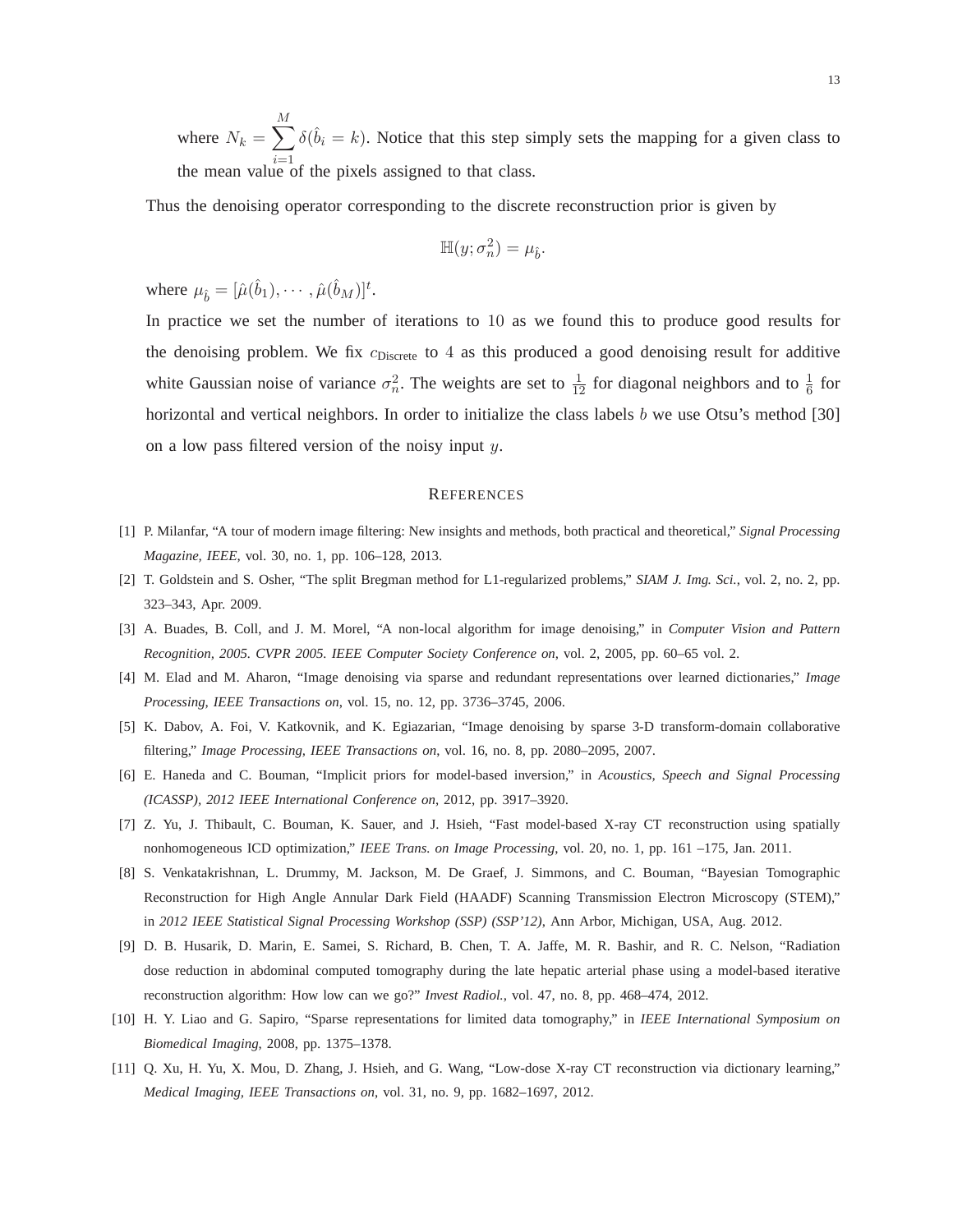- [12] S. Ravishankar and Y. Bresler, "MR image reconstruction from highly undersampled k-space data by dictionary learning," *Medical Imaging, IEEE Transactions on*, vol. 30, no. 5, pp. 1028 –1041, May 2011.
- [13] A. Danielyan, V. Katkovnik, and K. Egiazarian, "Image deblurring by augmented Langrangian with BM3D frame prior," in *Proc. 2010 Workshop on Information Theoretic Methods in Science and Engineering, WITMSE 2010, Tampere, Finland*, Aug. 2010.
- [14] ——, "BM3D frames and variational image deblurring," *Image Processing, IEEE Transactions on*, vol. 21, no. 4, pp. 1715–1728, 2012.
- [15] S. Boyd, N. Parikh, E. Chu, B. Peleato, and J. Eckstein, "Distributed optimization and statistical learning via the alternating direction method of multipliers," *Foundations and Trends in Machine Learning*, vol. 3, no. 1, Jul. 2011.
- [16] M. Afonso, J. Bioucas-Dias, and M. A. T. Figueiredo, "An augmented Lagrangian approach to the constrained optimization formulation of imaging inverse problems," *Image Processing, IEEE Transactions on*, vol. 20, no. 3, pp. 681–695, 2011.
- [17] ——, "Fast image recovery using variable splitting and constrained optimization," *Image Processing, IEEE Transactions on*, vol. 19, no. 9, pp. 2345–2356, 2010.
- [18] S. Ramani and J. Fessler, "Parallel MR image reconstruction using augmented Lagrangian methods," *Medical Imaging, IEEE Transactions on*, vol. 30, no. 3, pp. 694–706, 2011.
- [19] M. Nilchian and M. Unser, "Differential phase-contrast X-ray computed tomography: From model discretization to image reconstruction," in *Biomedical Imaging (ISBI), 2012 9th IEEE International Symposium on*, 2012, pp. 90–93.
- [20] S. Ramani and J. Fessler, "A splitting-based iterative algorithm for accelerated statistical X-ray CT reconstruction," *Medical Imaging, IEEE Transactions on*, vol. 31, no. 3, pp. 677–688, 2012.
- [21] M. G. McGaffin, S. Ramani, and J. A. Fessler, "Reduced memory augmented Lagrangian algorithm for 3D iterative X-ray CT image reconstruction," pp. 831 327–831 327–6, 2012.
- [22] P. Chatterjee and P. Milanfar, "Patch-based near-optimal image denoising," *Image Processing, IEEE Transactions on*, vol. 21, no. 4, pp. 1635–1649, 2012.
- [23] J.-B. Thibault, K. D. Sauer, C. A. Bouman, and J. Hsieh, "A three-dimensional statistical approach to improved image quality for multislice helical CT," *Medical Physics*, vol. 34, no. 11, pp. 4526–4544, 2007.
- [24] T. Frese, C. A. Bouman, and K. Sauer, "Multiscale Bayesian methods for discrete tomography," in *Discrete Tomography: Foundations, Algorithms and Applications*, G. T. Herman and A. Kuba, Eds. Birkhaüser Boston, Cambridge, MA, 1999, pp. 237–261.
- [25] R. Rockafellar, "Moreaus proximal mappings and convexity in Hamilton-Jacobi theory," in *Nonsmooth Mechanics and Analysis*, ser. Advances in Mechanics and Mathematics, P. Alart, O. Maisonneuve, and R. Rockafellar, Eds. Springer US, 2006, vol. 12, pp. 3–12.
- [26] Y. Huang, M. Ng, and Y. Wen, "A fast total variation minimization method for image restoration," *Multiscale Modeling & Simulation*, vol. 7, no. 2, pp. 774–795, 2008.
- [27] S. V. Venkatakrishnan, L. F. Drummy, M. De Graef, J. P. Simmons, and C. A. Bouman, "Model based iterative reconstruction for bright field electron tomography," *Proc. SPIE 8657, Computational Imaging XI, 86570A (February 14, 2013)*, pp. 86 570A–86 570A–12, 2013.
- [28] L. I. Rudin, S. Osher, and E. Fatemi, "Nonlinear total variation based noise removal algorithms," *Phys. D*, vol. 60, no. 1-4, pp. 259–268, Nov. 1992.
- [29] C. Bouman and K. Sauer, "A unified approach to statistical tomography using coordinate descent optimization," *IEEE Trans. on Image Processing*, vol. 5, no. 3, pp. 480 –492, Mar. 1996.